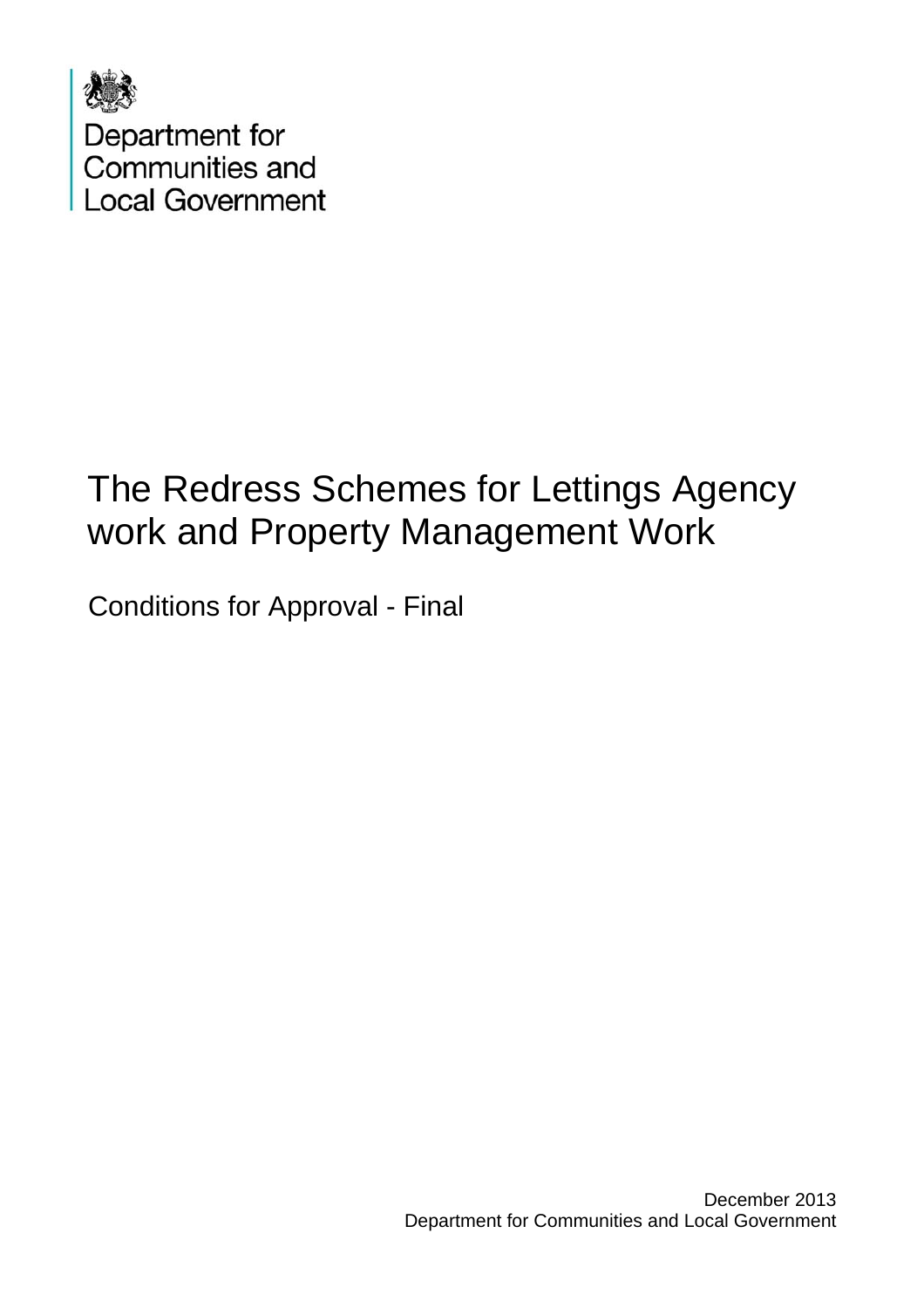*© Crown copyright, 2013* 

*Copyright in the typographical arrangement rests with the Crown.* 

You may re-use this information (not including logos) free of charge in any format or medium, under the terms of the Open Government Licence. To view this licence, [www.nationalarchives.gov.uk/doc/open](http://www.nationalarchives.gov.uk/doc/open-government-licence/)[government-licence/](http://www.nationalarchives.gov.uk/doc/open-government-licence/) or write to the Information Policy Team, The National Archives, Kew, London TW9 4DU, or email: [psi@nationalarchives.gsi.gov.uk.](mailto:psi@nationalarchives.gsi.gov.uk)

This document/publication is also available on our website at [www.gov.uk/dclg](http://www.gov.uk/dclg)

If you have any enquiries regarding this document/publication, email [contactus@communities.gov.uk](mailto:contactus@communities.gsi.gov.uk) or write to us at:

Department for Communities and Local Government Eland House Bressenden Place London SW1E 5DU Telephone: 030 3444 0000

For all our latest news and updates follow us on Twitter: https://twitter.com/CommunitiesUK

December 2013

ISBN: 978-1-4098-4059-6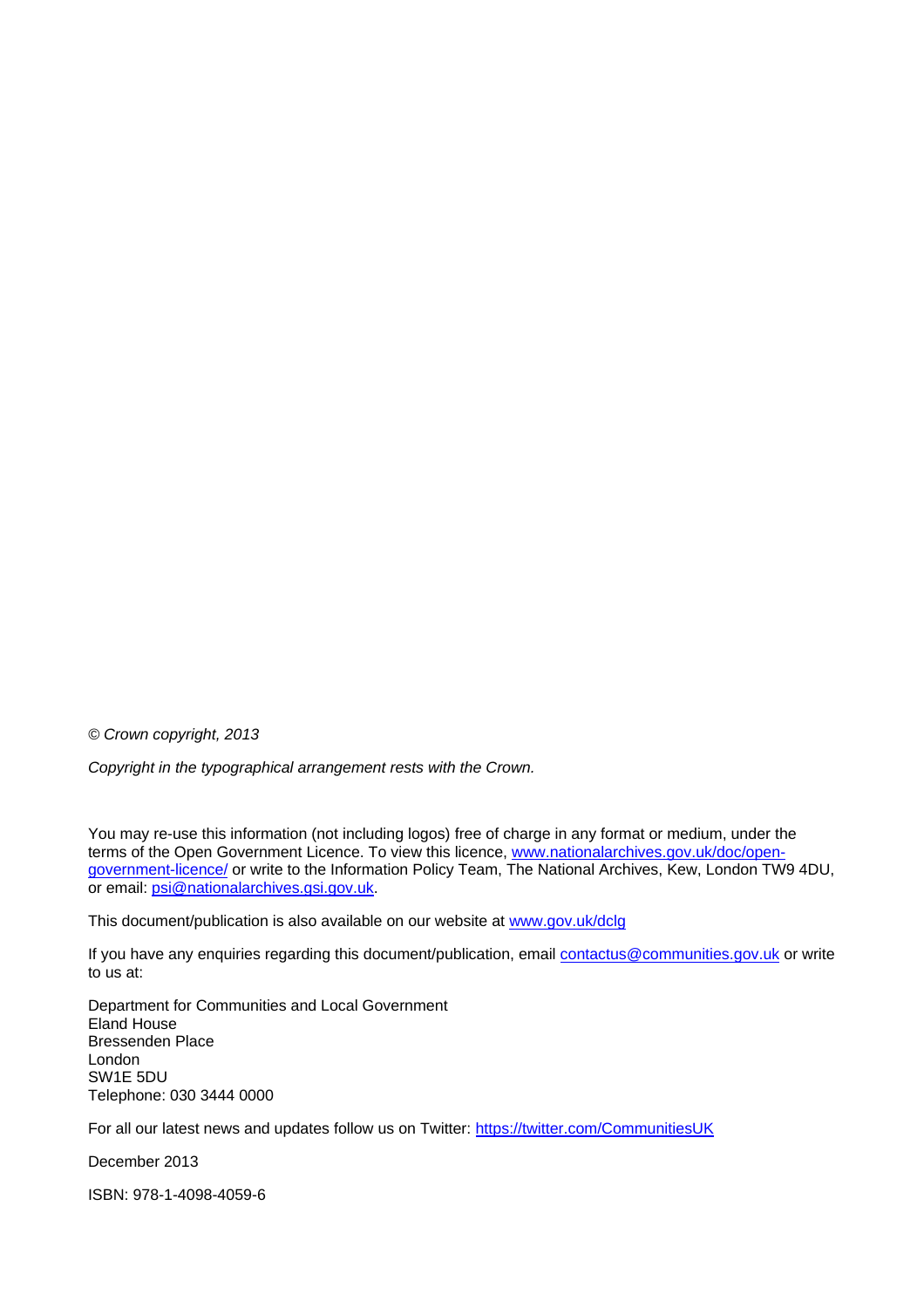**Article 4 of the Redress Schemes for Lettings Agency Work and Property Management Work (Approval and Designation of Schemes) (England) Order 2013 establishes the conditions that must be satisfied before the Secretary of State may approve a redress scheme. The table below sets out factors that would indicate those conditions had been met and recommended documents which would show those conditions had been met.** 

| <b>Conditons which must be</b><br>satisfied before approval<br>may be given                                                             | Factors that would indicate the condition has been met                                                                                                                                                                                                                                                                                                                                                                                                                                                                                                                                                                                                                                                                                                                                                                                                                                                                                                                                                                                                                                                                                                                                                                                                                                                                                                    | <b>Recommended Documents</b>                                                                                                                                                                                                                                    |
|-----------------------------------------------------------------------------------------------------------------------------------------|-----------------------------------------------------------------------------------------------------------------------------------------------------------------------------------------------------------------------------------------------------------------------------------------------------------------------------------------------------------------------------------------------------------------------------------------------------------------------------------------------------------------------------------------------------------------------------------------------------------------------------------------------------------------------------------------------------------------------------------------------------------------------------------------------------------------------------------------------------------------------------------------------------------------------------------------------------------------------------------------------------------------------------------------------------------------------------------------------------------------------------------------------------------------------------------------------------------------------------------------------------------------------------------------------------------------------------------------------------------|-----------------------------------------------------------------------------------------------------------------------------------------------------------------------------------------------------------------------------------------------------------------|
| The scheme makes<br>satisfactory provision for:<br>(a) The establishment or<br>appointment of an<br>independent scheme<br>administrator | The scheme operation must be and be seen to be impartial and free<br>from bias.<br>The scheme administrator must not be appointed by those who are<br>subject to investigation by the scheme. This does not exclude minority<br>representation of those subject to investigation on the appointing body,<br>provided that the body is entitled to appoint only by majority decision.<br>The procedures of any scheme must ensure that no appointments may<br>be made unless the representation on the Board at the meeting making<br>an appointment is such that those who are subject to investigation are in<br>the minority at that meeting.<br>The scheme administrator should be appointed for a period of office for<br>sufficient duration to ensure the independence of his actions and not be<br>removable from his duties without just cause. The appointment should<br>be for a minimum of five years and may be renewable. The renewal<br>process should not undermine or compromise the office holder's<br>independence<br>The remuneration of the scheme administrator should not be subject to<br>suspension or reduction by those subject to investigation, but this does<br>not exclude their minority representation on the body authorised to<br>determine it.<br>The scheme administrator should not, during the three years prior to | The governance structure<br>$\bullet$<br>and procedure<br>The method of appointment<br>of the scheme administrator<br>The name of the scheme<br>$\bullet$<br>administrator and or<br>Ombudsman<br>Details on the ownership<br>and constitution of the<br>scheme |
|                                                                                                                                         | assuming his present function, have occupied a position in the industry                                                                                                                                                                                                                                                                                                                                                                                                                                                                                                                                                                                                                                                                                                                                                                                                                                                                                                                                                                                                                                                                                                                                                                                                                                                                                   |                                                                                                                                                                                                                                                                 |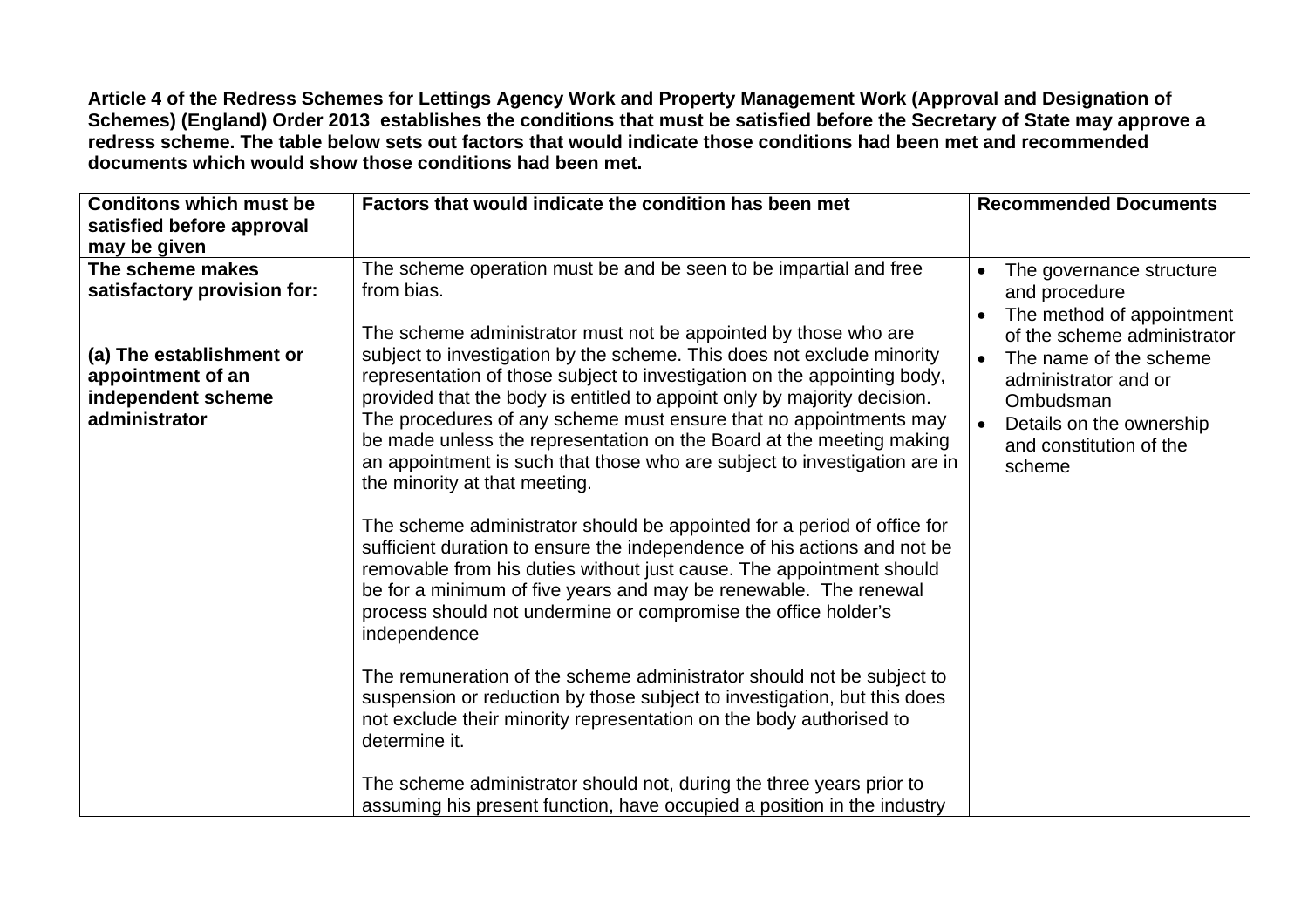|                                                                               | to be regulated, remunerated or otherwise, which may cast doubt about<br>his independence from the industry and the ability of the scheme to<br>reach impartial decisions.<br>The scheme administrator's appointment must not be subject to<br>premature termination other than for incapacity or misconduct or other<br>good cause. The grounds on which dismissal can be made should<br>always be stated. Those subject to investigation by the scheme should<br>not be entitled to exercise the power to terminate the scheme<br>administrator's appointment, but this does not exclude their minority<br>representation on the body which is authorised to terminate.<br>The scheme administrator should be required to report to a body<br>independent of those subject to investigation, but this does not exclude<br>their minority representation on that body. At least one member of the<br>reporting body should have significant experience of representing<br>consumers. The body should also be responsible for safeguarding the<br>independence of the scheme |                        |                                                                                                                          |
|-------------------------------------------------------------------------------|------------------------------------------------------------------------------------------------------------------------------------------------------------------------------------------------------------------------------------------------------------------------------------------------------------------------------------------------------------------------------------------------------------------------------------------------------------------------------------------------------------------------------------------------------------------------------------------------------------------------------------------------------------------------------------------------------------------------------------------------------------------------------------------------------------------------------------------------------------------------------------------------------------------------------------------------------------------------------------------------------------------------------------------------------------------------------|------------------------|--------------------------------------------------------------------------------------------------------------------------|
| (b) the manner of becoming<br>and ceasing to become a<br>member of the scheme | The provisions of the scheme must set out the circumstances in which<br>an agent will be refused membership or expelled from the scheme:<br>Membership should be open to all letting and property<br>management agents in England and membership requirements<br>should not unfairly restrict access to the scheme eg a compulsory<br>requirement to sign up or comply with a code of practice or<br>prohibitive membership fees.<br>Only agents who have been expelled from a scheme and have<br>not met the requirements for reinstatement can be excluded from<br>membership.<br>Only agents who have failed to comply with the terms of the<br>scheme (for example, by failing to pay fees or failing to comply<br>with the ombudsman's decision) may be expelled from the                                                                                                                                                                                                                                                                                               | $\bullet$<br>$\bullet$ | Membership conditions /<br>provisions covering both<br>initial membership and<br>ceasing to be a member<br>Fee structure |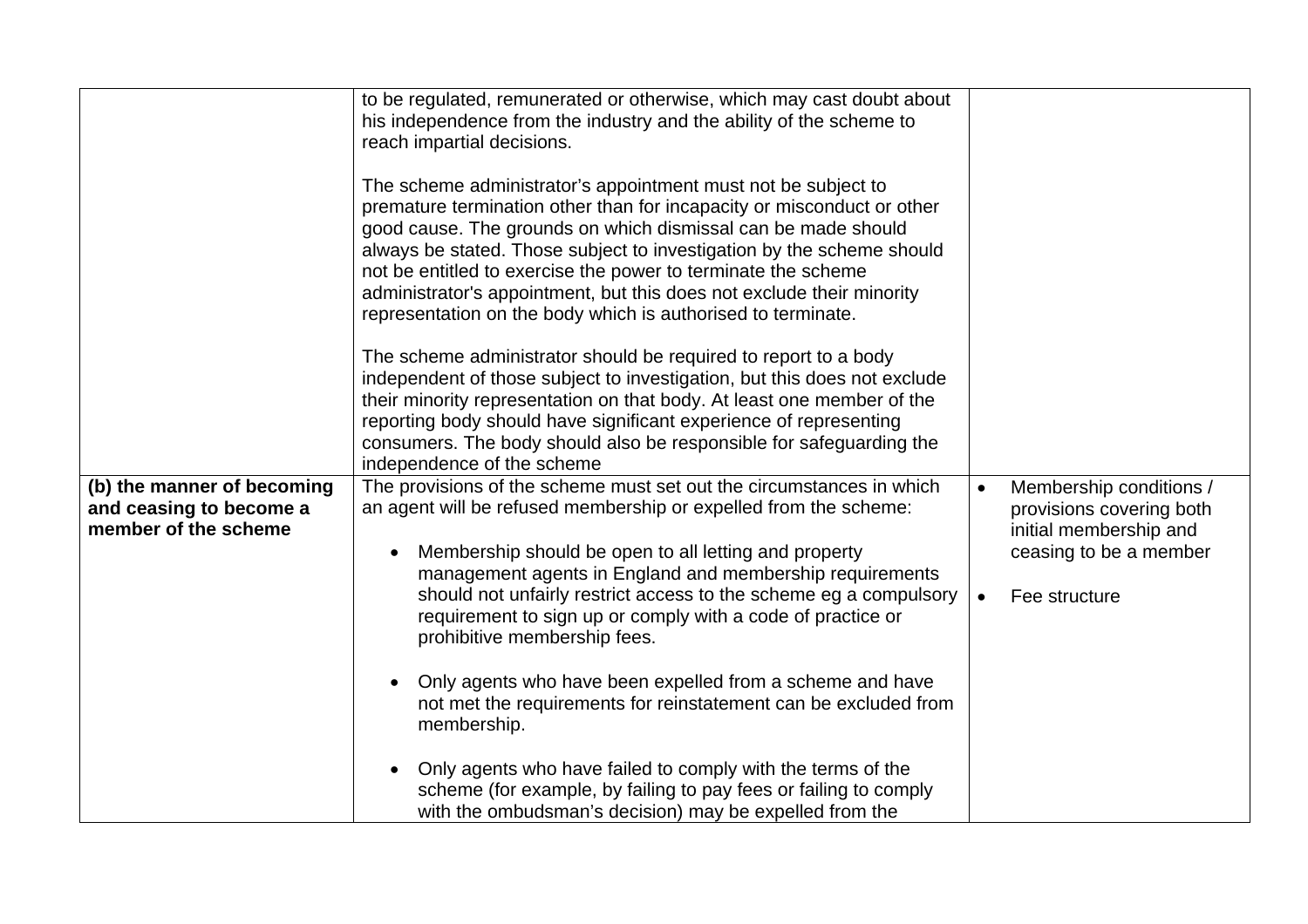|                                                                                                                                                                                                 | scheme.                                                                                                                                                                                                                                                                                                                                                                                                                                                                                             |           |                                                                                                                                                                                     |
|-------------------------------------------------------------------------------------------------------------------------------------------------------------------------------------------------|-----------------------------------------------------------------------------------------------------------------------------------------------------------------------------------------------------------------------------------------------------------------------------------------------------------------------------------------------------------------------------------------------------------------------------------------------------------------------------------------------------|-----------|-------------------------------------------------------------------------------------------------------------------------------------------------------------------------------------|
| (c) complaints that may be<br>made under the scheme<br>(which may include<br>complaints about non-<br>compliance with the<br>provision of a voluntary<br>code of practice or other<br>document) | The provisions of the scheme must set out the matters about which<br>complaints may be made, including who may make a complaint.<br>The scope of the matters which may be investigated and determined<br>and the criteria to be used to determine whether a complaint should be<br>investigated. This should include how the scheme will deal with<br>complaints which have not used an agent's own complaint system<br>including where an agent does not have an internal complaints<br>procedure. |           | Scheme provisions<br>covering<br>o Which complaints<br>may be made<br>Who may make a<br>$\circ$<br>complaint<br>o Method of<br>determination of<br>whether a complaint<br>should be |
|                                                                                                                                                                                                 | The scope of investigation of complaints concerning non-compliance<br>with voluntary codes of practice or other documents with which scheme<br>members have individually agreed to comply.                                                                                                                                                                                                                                                                                                          | $\bullet$ | investigated<br>Process for dealing with<br>complaints                                                                                                                              |
|                                                                                                                                                                                                 | The assessment framework for determining complaints should be based<br>on good practice, factors that demonstrate good practice in letting and<br>property management work include<br>Offering equality of professional service to any person, regardless<br>of their race, religious belief, gender, sexuality, age, disability or<br>nationality.                                                                                                                                                 | $\bullet$ | The assessment framework<br>for determining complaints                                                                                                                              |
|                                                                                                                                                                                                 | Taking special care when dealing with consumers who might be<br>disadvantaged because of their age, infirmity, lack of knowledge,<br>lack of linguistic ability, economic circumstances or bereavement<br>and avoiding any course of action that can be construed as<br>harassment.                                                                                                                                                                                                                 |           |                                                                                                                                                                                     |
|                                                                                                                                                                                                 | Responding to consumers in an appropriate time.                                                                                                                                                                                                                                                                                                                                                                                                                                                     |           |                                                                                                                                                                                     |
|                                                                                                                                                                                                 | All fees and charges are clearly stated and are drawn to the<br>attention of the consumer at the start of the process                                                                                                                                                                                                                                                                                                                                                                               |           |                                                                                                                                                                                     |
|                                                                                                                                                                                                 | Fees being proportionate to the level of service provided                                                                                                                                                                                                                                                                                                                                                                                                                                           |           |                                                                                                                                                                                     |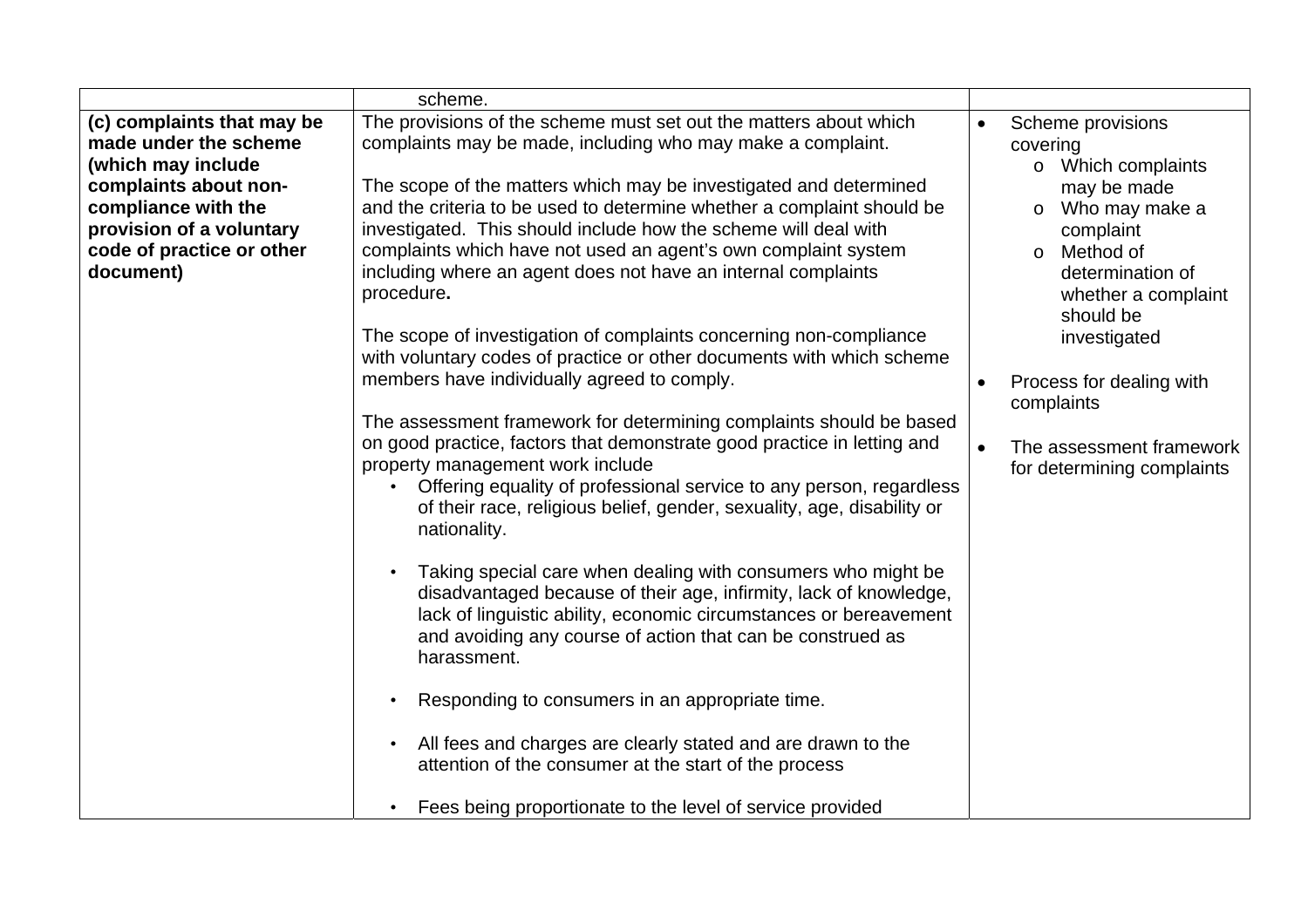|                                                              | All communications (oral and written) use plain and intelligible<br>language and comply with the Unfair Terms in Consumer<br><b>Contracts Regulations 1999</b><br>Ensure published material complies with the Consumer<br>Protection from Unfair Trading Regulations 2008 and that all<br>reasonable steps are taken to ensure that all statements about a<br>property (oral, pictorial or written) are accurate and not<br>misleading.<br>Treating clients money in an appropriate manner<br>Bringing to a consumer attention critical information (including but<br>not limited to any obvious repairs or maintenance issues which<br>appear necessary before a property can be let) |                                                       |
|--------------------------------------------------------------|----------------------------------------------------------------------------------------------------------------------------------------------------------------------------------------------------------------------------------------------------------------------------------------------------------------------------------------------------------------------------------------------------------------------------------------------------------------------------------------------------------------------------------------------------------------------------------------------------------------------------------------------------------------------------------------|-------------------------------------------------------|
| where the redress<br>(d)                                     | Keeping appropriate permanent records<br>The scope of investigation of complaints concerning non-compliance                                                                                                                                                                                                                                                                                                                                                                                                                                                                                                                                                                            | Scheme provisions covering<br>$\bullet$               |
| scheme applies to property<br>management work,               | with the statutory codes of practice.                                                                                                                                                                                                                                                                                                                                                                                                                                                                                                                                                                                                                                                  | o Which complaints<br>may be made                     |
| complaints about the failure<br>to comply with any provision |                                                                                                                                                                                                                                                                                                                                                                                                                                                                                                                                                                                                                                                                                        | Who may make a<br>$\circ$<br>complaint                |
| of a code of practice for the                                |                                                                                                                                                                                                                                                                                                                                                                                                                                                                                                                                                                                                                                                                                        | Method of<br>$\circ$                                  |
| time being approved under<br>section 87 Leasehold            |                                                                                                                                                                                                                                                                                                                                                                                                                                                                                                                                                                                                                                                                                        | determination of<br>whether a complaint               |
| <b>Reform and Urban</b>                                      |                                                                                                                                                                                                                                                                                                                                                                                                                                                                                                                                                                                                                                                                                        | should be                                             |
| <b>Development Act 1993</b>                                  |                                                                                                                                                                                                                                                                                                                                                                                                                                                                                                                                                                                                                                                                                        | investigated<br>Process for dealing with<br>$\bullet$ |
|                                                              |                                                                                                                                                                                                                                                                                                                                                                                                                                                                                                                                                                                                                                                                                        | complaints                                            |
| the ombudsman's<br>(e)                                       | The ombudsman is required to make reasoned decisions in accordance                                                                                                                                                                                                                                                                                                                                                                                                                                                                                                                                                                                                                     | The duty and powers of the                            |
| duties and powers in                                         | with what is fair in all the circumstances, having regard to principles of                                                                                                                                                                                                                                                                                                                                                                                                                                                                                                                                                                                                             | scheme covering                                       |
| relation to the investigation<br>and determination of        | law and good practice including the principles of good administration.<br>The ombudsman may take into account such factors as he considers                                                                                                                                                                                                                                                                                                                                                                                                                                                                                                                                             | o How you will request<br>evidence                    |
|                                                              |                                                                                                                                                                                                                                                                                                                                                                                                                                                                                                                                                                                                                                                                                        |                                                       |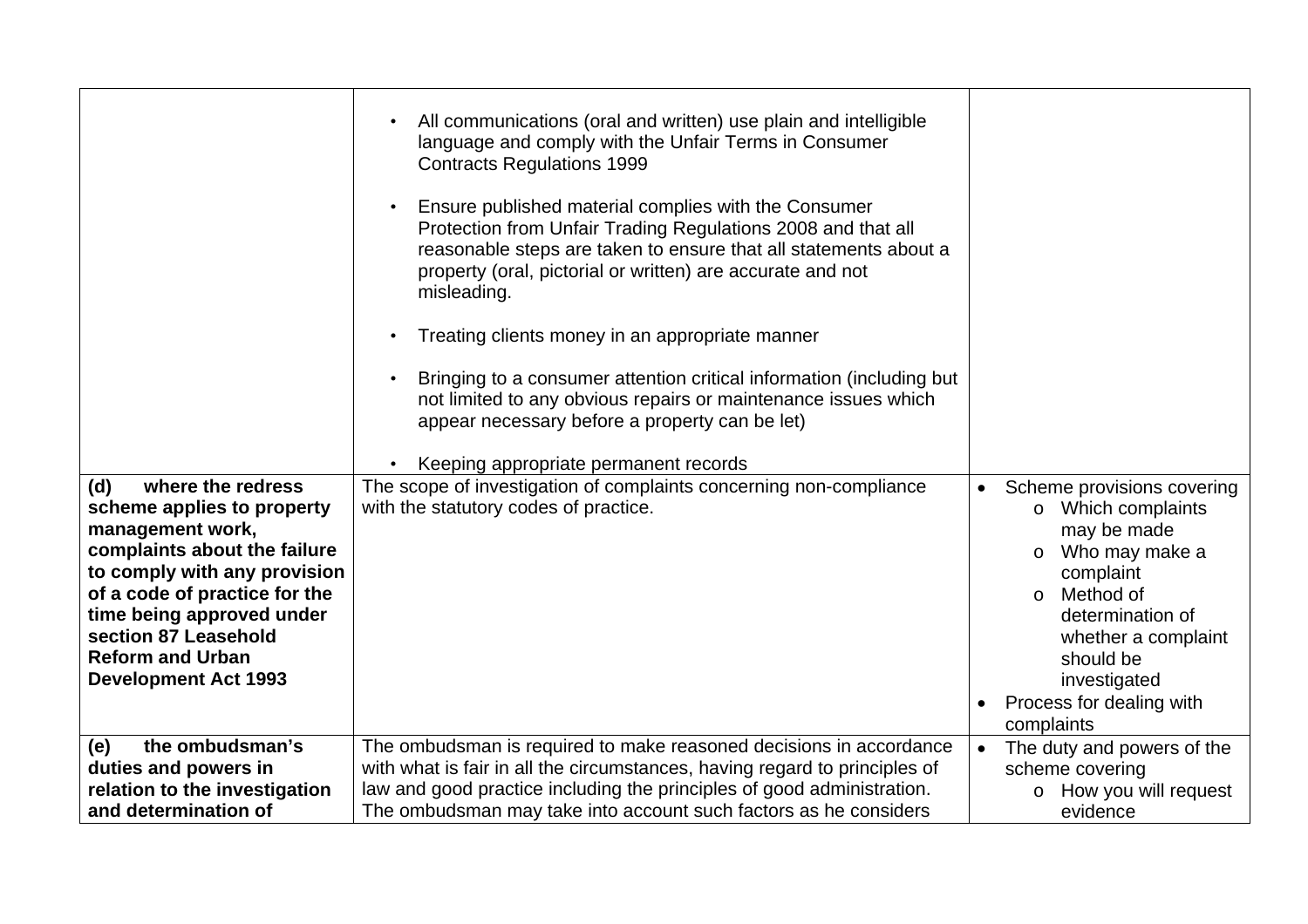| complaints (which may                                                                                                                                                                                                                                                                      | relevant in accordance with such practice including but not limited to any                                                                                                                                                                                                                                                                                                                                                                                                                                                                                                                                                                                                                                                                                                                                                                                                                                                                                                          | What happens if you<br>$\circ$                                                                                                                                                                                                                              |
|--------------------------------------------------------------------------------------------------------------------------------------------------------------------------------------------------------------------------------------------------------------------------------------------|-------------------------------------------------------------------------------------------------------------------------------------------------------------------------------------------------------------------------------------------------------------------------------------------------------------------------------------------------------------------------------------------------------------------------------------------------------------------------------------------------------------------------------------------------------------------------------------------------------------------------------------------------------------------------------------------------------------------------------------------------------------------------------------------------------------------------------------------------------------------------------------------------------------------------------------------------------------------------------------|-------------------------------------------------------------------------------------------------------------------------------------------------------------------------------------------------------------------------------------------------------------|
| include power to decide not                                                                                                                                                                                                                                                                | inequitable conduct or maladministration.                                                                                                                                                                                                                                                                                                                                                                                                                                                                                                                                                                                                                                                                                                                                                                                                                                                                                                                                           | don't receive the                                                                                                                                                                                                                                           |
| to investigate or determine a                                                                                                                                                                                                                                                              |                                                                                                                                                                                                                                                                                                                                                                                                                                                                                                                                                                                                                                                                                                                                                                                                                                                                                                                                                                                     | necessary                                                                                                                                                                                                                                                   |
| complaint);                                                                                                                                                                                                                                                                                | The ombudsman alone (or an appointed deputy) must have the power to<br>decide whether or not a complaint is within the ombudsman's<br>jurisdiction. If it is, the ombudsman (or an appointed deputy) must have<br>the power to determine it.<br>Save as provided by law, the scheme administrator must have the<br>authority to request and receive all necessary information and<br>documents from those being investigated.<br>The scheme administrator should be entitled but not obliged to disclose<br>to the complainent or to the person being investigated such information,<br>documents and other material as shall have been obtained by the<br>ombudsman from the other of then unless there shall be some special<br>reason for not making such disclosure, for example, where sensitive<br>information is involved or disclosure would be a breach of the law.<br>There should be provision for complainants to make oral representations<br>as well as written ones. | information<br>Who sees what<br>$\circ$<br>information<br>What evidence and<br>$\circ$<br>the format of that<br>evidence you will<br>accept<br>Details of the scheme's<br>juristriction making it clear<br>which complaints will be<br>heard and which not. |
| the redress which the<br>(f)<br>ombudsman may require<br>members to provide to<br>complainants, which must<br>include<br>providing an apology<br>or explanation;<br>paying compensation;<br>taking such other<br>actions in the<br>interests of the<br>complainant as the<br>ombudsman may | The level and applicability of awards must be proportionate to the<br>complaint in other words they should provide compensation for the<br>complainant and not punish the agent.                                                                                                                                                                                                                                                                                                                                                                                                                                                                                                                                                                                                                                                                                                                                                                                                    | Anticipated penalties for<br>$\bullet$<br>generic complaints<br>Level of any maximum fine if<br>applicable                                                                                                                                                  |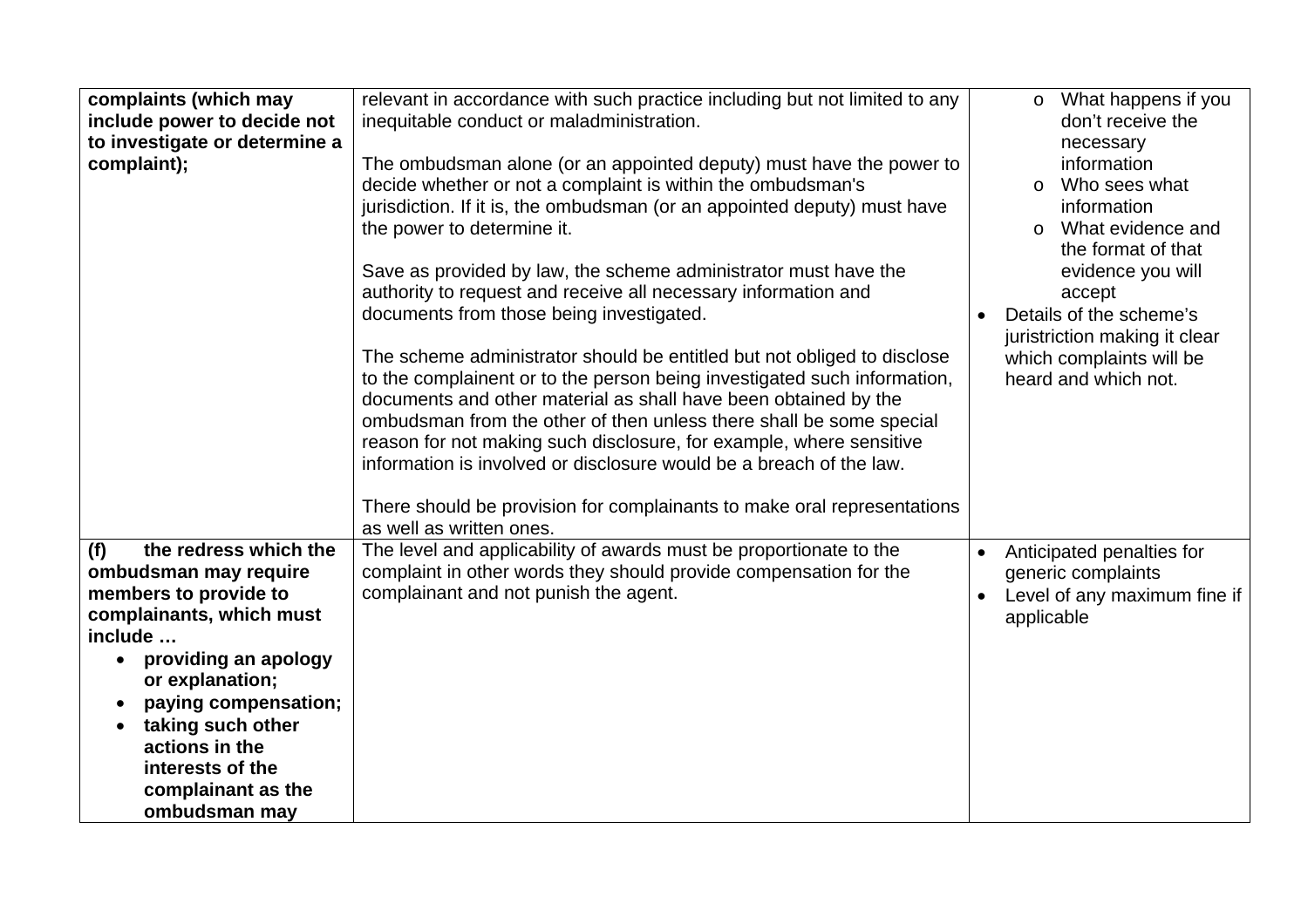| specify.                   |                                                                        |                                      |
|----------------------------|------------------------------------------------------------------------|--------------------------------------|
| the enforcement of<br>(g)  | There must be procedures in place to ensure that decisions and the     | Procedures covering<br>$\bullet$     |
| any requirement to provide | scheme's rules are complied with.                                      | enforcement of redress               |
| redress imposed on a       |                                                                        | Sanctions or processes for           |
| member in accordance with  | There must be procedures for non-compliance with decisions and the     | non compliance                       |
| the scheme (which may      | scheme's rules which include a specified range of sanctions, for       | Procedures to expel a                |
| include power to expel the | example warning letters, fines, expulsions from the scheme, etc.       | member                               |
| member from the scheme);   |                                                                        |                                      |
|                            | The procedures must be fair to the member agent and only allow         |                                      |
|                            | expulsion for serious issues of non-compliance. Reaons for decisions   |                                      |
|                            | must always be provided to members.                                    |                                      |
|                            |                                                                        |                                      |
|                            | The procedures used to expel a member agent must:                      |                                      |
|                            | . Be set out clearly and notified to the member at the time of joining |                                      |
|                            | the scheme.                                                            |                                      |
|                            |                                                                        |                                      |
|                            | • Provide that other sanctions will be adopted in preference to        |                                      |
|                            | expulsion where appropriate and likely to be effective. Expulsion      |                                      |
|                            | should be for only the most serious of cases.                          |                                      |
|                            |                                                                        |                                      |
|                            | • Provide that the person considering expulsion has not been           |                                      |
|                            | involved in any decisions or issues upon which the expulsion is        |                                      |
|                            | based.                                                                 |                                      |
|                            |                                                                        |                                      |
|                            | • Decisions to expel must include the earliest date the agent can      |                                      |
|                            | apply for readmission and what it is necessary for the agent to do     |                                      |
|                            | to obtain readmission.                                                 |                                      |
|                            |                                                                        |                                      |
|                            | • Provide details of the process to appeal or review the decision.     |                                      |
|                            | • Provide procedures for application for readmittance after a          |                                      |
|                            | specified period of time following expulsion                           |                                      |
| the manner in which<br>(h) | These procedures should relate only to the service provided by the     | Complaints procedure to<br>$\bullet$ |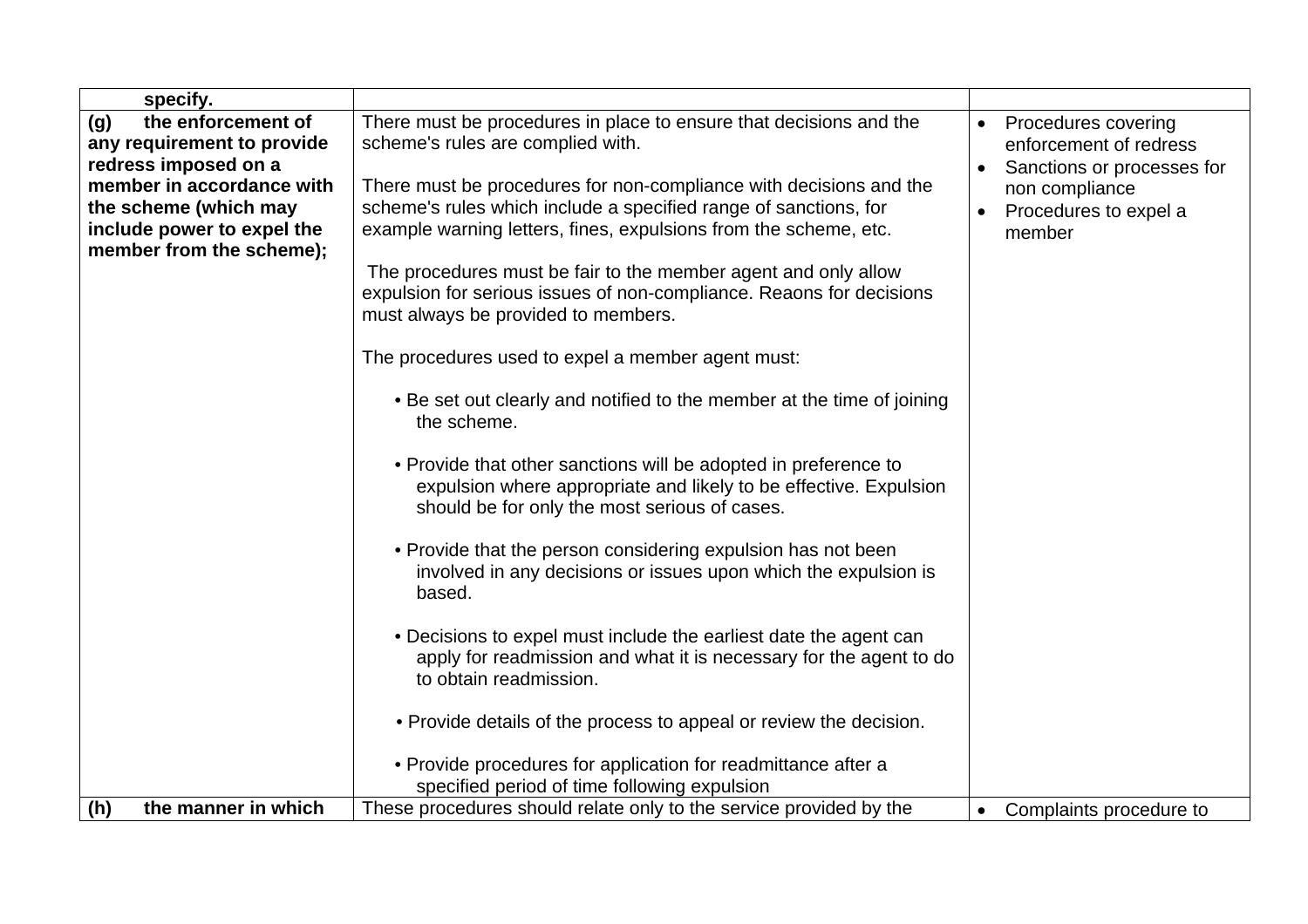| complaints about the<br>operation of the scheme<br>may be made by members of<br>the scheme and by persons<br>who have asked the scheme<br>to investigate a complaint;                                                                                                                                                                                                                                                                                                                                 | scheme when dealing with the case and not to the decision itself.<br>The final decision on the complaint must be made by a person not<br>previously involved in the determination of the complaint and with<br>sufficient authority to direct how the issue may be resolved.<br>The complaint process should be considered reasonable both in terms<br>of the information which must be provided and in the time taken to<br>consider the complaint | include indicative timescales                                                                                           |
|-------------------------------------------------------------------------------------------------------------------------------------------------------------------------------------------------------------------------------------------------------------------------------------------------------------------------------------------------------------------------------------------------------------------------------------------------------------------------------------------------------|-----------------------------------------------------------------------------------------------------------------------------------------------------------------------------------------------------------------------------------------------------------------------------------------------------------------------------------------------------------------------------------------------------------------------------------------------------|-------------------------------------------------------------------------------------------------------------------------|
| the provision of<br>(i)<br>information by the scheme<br>administrator to<br>• persons exercising<br>functions under other<br>approved schemes or<br>government<br>administered redress<br>schemes;<br>persons exercising<br>functions under other<br>consumer redress<br>schemes; and<br>any other person<br>exercising regulatory<br>functions in relation<br>$to-$<br>the activities of<br>$\circ$<br>persons<br>engaging in<br>lettings agency<br>work, where the<br>scheme applies<br>to lettings | Agreements such as Memoranda of Understanding or similar should be<br>made with other organisations as appropriate.<br>Unless prohibited by law, information provided to regulatory bodies must<br>include the names and details of the parties involved.<br>Procedures ensuring compliance with the Data Protection Act 1998<br>must be adopted.                                                                                                   | Procedure for provision of<br>$\bullet$<br>information to appropriate<br>regulatory bodies and other<br>redress schemes |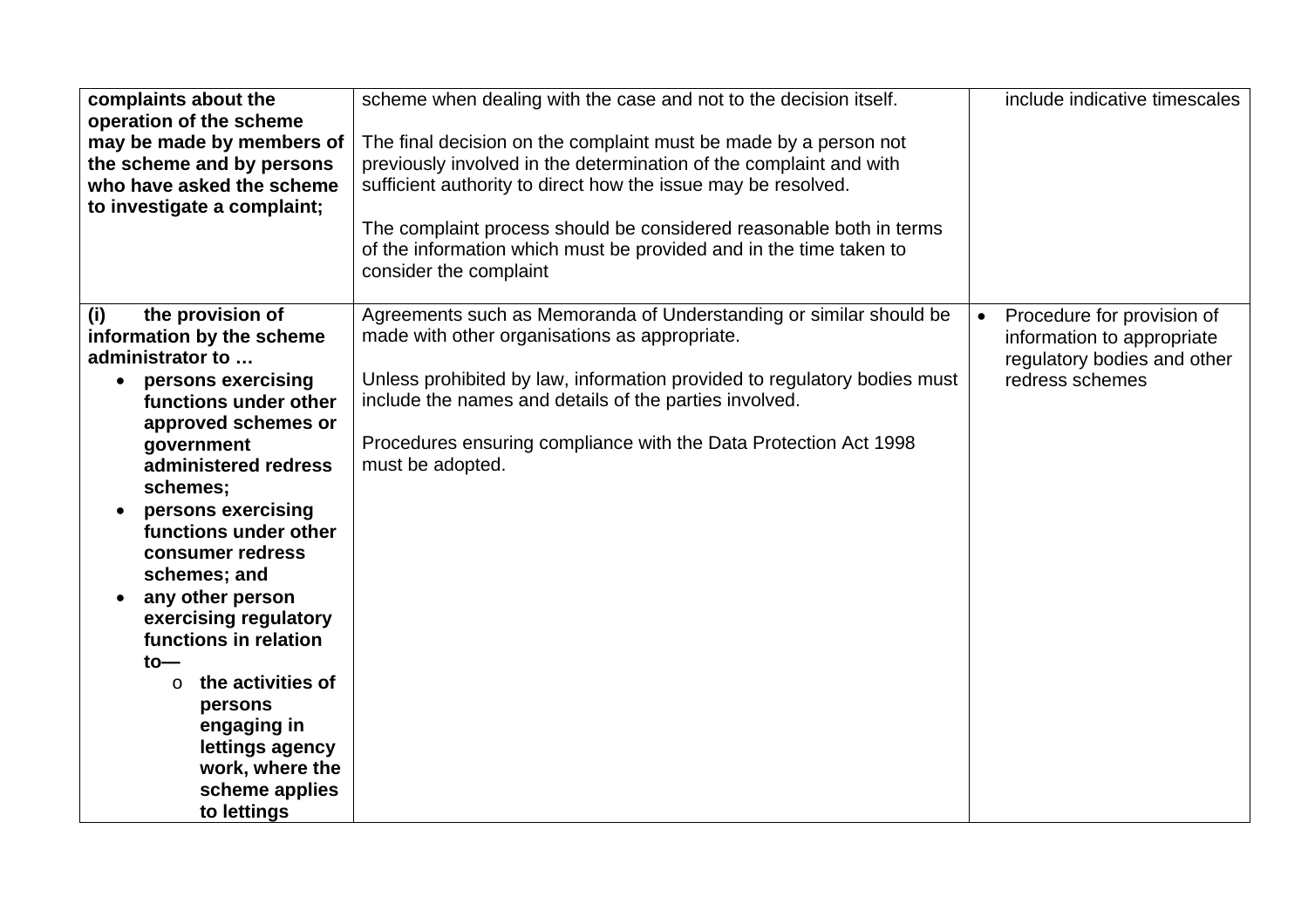| agency work;<br>the<br>(ii)<br>$\circ$<br>activities of<br>persons<br>engaging in<br>property<br>management<br>work, where the<br>scheme applies<br>to property<br>management<br>work. |                                                                                                                            |                                                      |
|----------------------------------------------------------------------------------------------------------------------------------------------------------------------------------------|----------------------------------------------------------------------------------------------------------------------------|------------------------------------------------------|
| the making and<br>(i)<br>publication of annual reports<br>on the operation of the<br>scheme.                                                                                           | Prepare and publish an annual report to include details of its<br>investigations and decisions.<br>Publish annual accounts | Details on what you plan to<br>publish and how often |

## **Satisfactory provsion**

**Article 5 of the Order establishes what matters the Secretary of State must consider when deciding whether a scheme has made satisfactory provision for the conditions in article 4. Factors relevant to satisfactory provision are below,** 

| <b>Matters the Secretary of</b><br>State must have regard to:                      | Factors that would indicate that satisfactory provision has been<br>made                                                                                                                                                               | <b>Recommended Documents</b>                                           |
|------------------------------------------------------------------------------------|----------------------------------------------------------------------------------------------------------------------------------------------------------------------------------------------------------------------------------------|------------------------------------------------------------------------|
| the interests of members of the<br>scheme;<br>where the scheme applies to          | The scheme must be adequately staffed and funded in such a way that<br>complaints can be effectively and expeditiously investigated and<br>resolved and to allow the scheme to function impartially, efficiently and<br>appropriately. | Organisation charts with<br>details of staff levels and<br>skill sets  |
| lettings agency work, the<br>interests of prospective<br>landlords and prospective | Staff have a good working knowledge of the law relating to lettings and<br>or management of residential property, the law of contract and all                                                                                          | Indicative timescales for the<br>hearing and deciding on<br>complaints |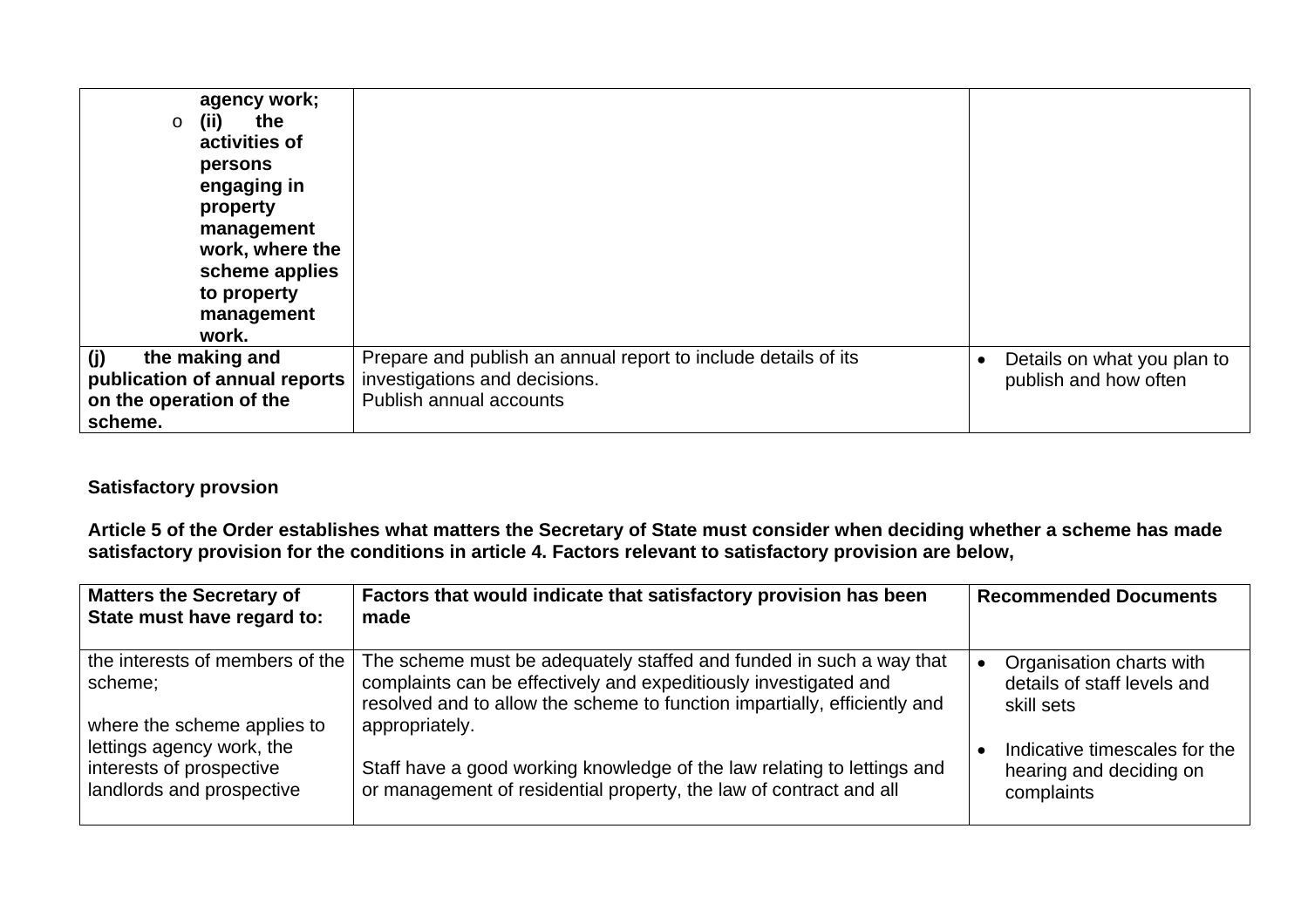| tenants;<br>where the scheme applies to<br>persons who engage in<br>property management work,<br>the interests of-<br>any person (C)<br>$\circ$<br>who instructs<br>another person<br>(A) to engage in<br>property<br>management<br>work, and<br>(ii)<br>any<br>$\circ$<br>person with a<br>relevant tenancy<br>who occupies a | relevant legislation.<br>The scheme must include reasonable timescales for adjudicating on<br>complaints, including a timescale for a decision to be made.<br>The scheme administrator should be able to demonstrate that it is likely<br>to able to attract and retain a sufficient number of members to enable it<br>to offer a viable alternative to other schemes in existence and ensure<br>that it operates in the interests of members and consumers. | $\bullet$<br>$\bullet$<br>$\bullet$<br>$\bullet$ | <b>Business model showing</b><br>how the scheme will be<br>funded<br>Forecasts for uptake of<br>membership<br>Publicity and or<br>communications plans<br><b>Training and Development</b><br>procedures<br>Accounts for FY 2012/13 or<br>alternative means of<br>demonstrating financial<br>status if trading for less than<br>a year. |
|--------------------------------------------------------------------------------------------------------------------------------------------------------------------------------------------------------------------------------------------------------------------------------------------------------------------------------|--------------------------------------------------------------------------------------------------------------------------------------------------------------------------------------------------------------------------------------------------------------------------------------------------------------------------------------------------------------------------------------------------------------------------------------------------------------|--------------------------------------------------|----------------------------------------------------------------------------------------------------------------------------------------------------------------------------------------------------------------------------------------------------------------------------------------------------------------------------------------|
| relation to which<br>C has instructed<br>A to engage in<br>property<br>management<br>work;                                                                                                                                                                                                                                     |                                                                                                                                                                                                                                                                                                                                                                                                                                                              |                                                  |                                                                                                                                                                                                                                                                                                                                        |
| generally accepted principles                                                                                                                                                                                                                                                                                                  | The scheme's operation and its procedures must be transparent. For                                                                                                                                                                                                                                                                                                                                                                                           | $\bullet$                                        | The scheme rules for                                                                                                                                                                                                                                                                                                                   |
| of best practice in relation to                                                                                                                                                                                                                                                                                                | example, the scheme should publicise:                                                                                                                                                                                                                                                                                                                                                                                                                        |                                                  | determining complaints                                                                                                                                                                                                                                                                                                                 |
| consumer redress schemes;                                                                                                                                                                                                                                                                                                      |                                                                                                                                                                                                                                                                                                                                                                                                                                                              |                                                  |                                                                                                                                                                                                                                                                                                                                        |
|                                                                                                                                                                                                                                                                                                                                | • The scheme's legal constitution, governance and funding<br>arrangements                                                                                                                                                                                                                                                                                                                                                                                    | $\bullet$                                        | How the assessment<br>framework will meet existing<br>relevant statute and                                                                                                                                                                                                                                                             |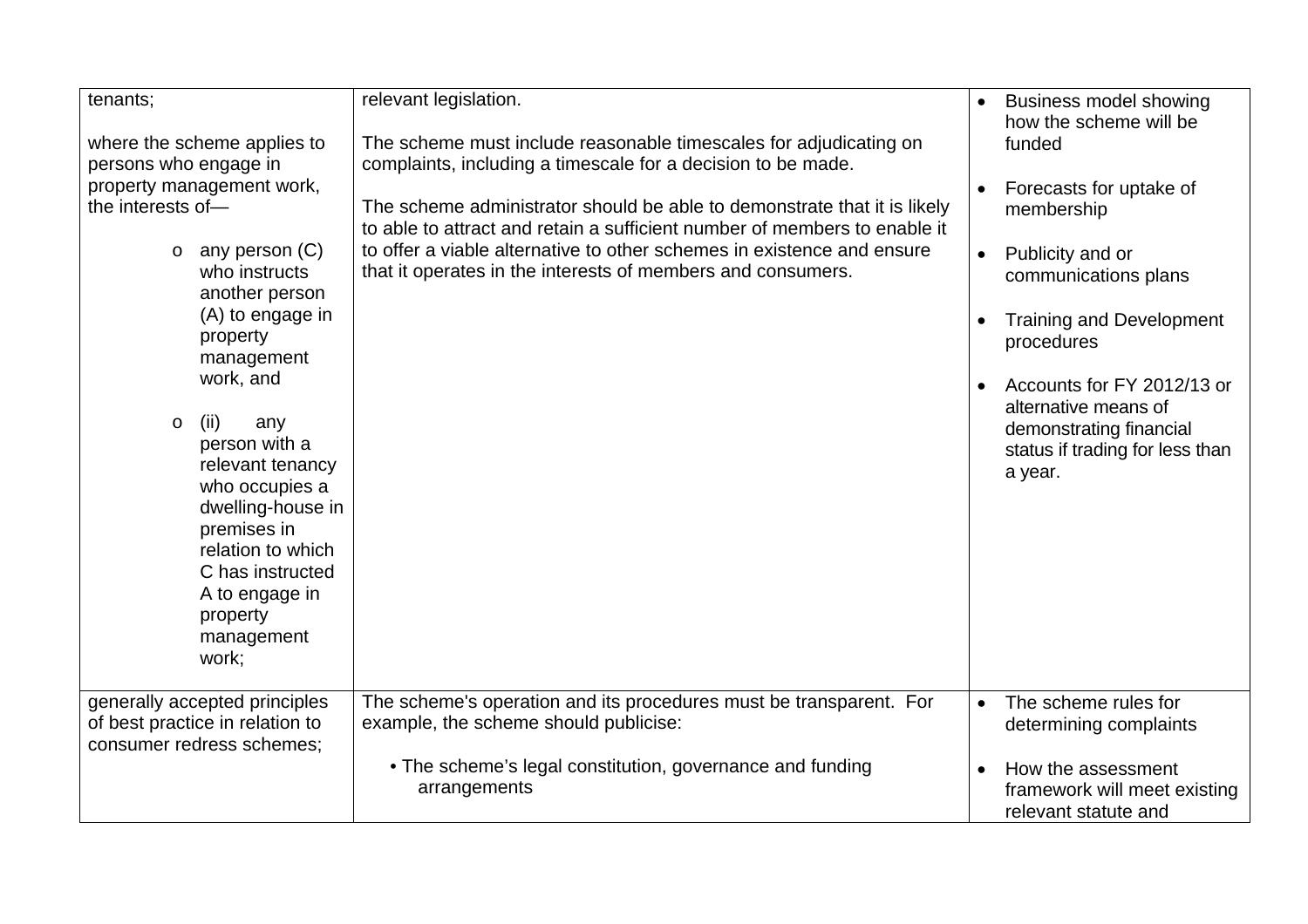| • The types of dispute which may be referred to the scheme.                                                                                                                                                                                                                                                   | associated statutory<br>guidance including the                            |
|---------------------------------------------------------------------------------------------------------------------------------------------------------------------------------------------------------------------------------------------------------------------------------------------------------------|---------------------------------------------------------------------------|
| • The rules governing the referral of matters to the redress scheme.                                                                                                                                                                                                                                          | existing approved codes of<br>practice.                                   |
| • The decision making arrangements.                                                                                                                                                                                                                                                                           |                                                                           |
|                                                                                                                                                                                                                                                                                                               | How the scheme will                                                       |
| • The rules serving as a basis for decisions.                                                                                                                                                                                                                                                                 | respond to changes in<br>legislation and guidance, for                    |
| • The level and applicability of the awards.                                                                                                                                                                                                                                                                  | example the proposed<br>Tenants' Charter and the                          |
| • The provision for securing expert advice to assist with an<br>investigation.                                                                                                                                                                                                                                | voluntary code of practice<br>for residential management                  |
| • The jurisdiction, powers and method of appointment of any<br>ombudsman.                                                                                                                                                                                                                                     | - both announced by the<br>Government on 16 October<br>2013.              |
| Factors which demonstrate transparency include                                                                                                                                                                                                                                                                | Accessibility procedures<br>$\bullet$<br>detailing what information       |
| • Making its decisions and the reasons for them transparent. The<br>names of the parties do not need to be publicised but the content<br>of the complaint and the decision could be.                                                                                                                          | will be available to the<br>general public and how<br>often it is updated |
| . In all cases investigated, notifying in writing the decision and the<br>reasons for it to the parties concerned.                                                                                                                                                                                            |                                                                           |
| . Ensuring that complainants are provided with clear,<br>comprehensible, and accurate information on the procedure<br>including the process for initiating a complaint, duration of the<br>procedure, possible outcomes, avenues for appeal or review of<br>the decision, and whether the outcome is binding. |                                                                           |
| • Ensuring that wherever possible, complainants are provided with                                                                                                                                                                                                                                             |                                                                           |
| information or help other than legal advice in the completion of<br>necessary forms and documents (for example through the use of                                                                                                                                                                             |                                                                           |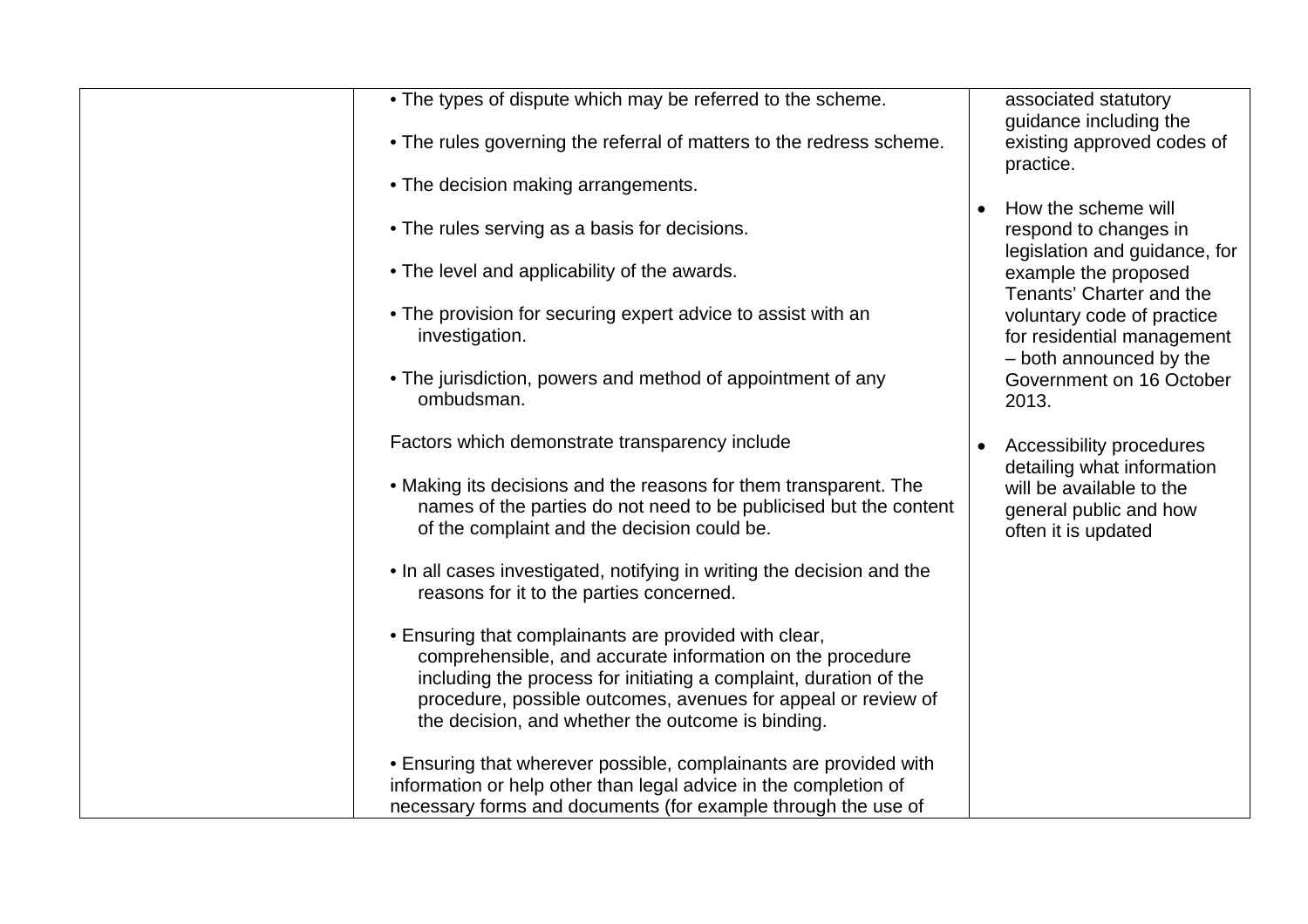| standard forms to facilitate the submission of necessary documents).                                                                                          |  |
|---------------------------------------------------------------------------------------------------------------------------------------------------------------|--|
| Publising the scheme to consumers and to existing and potential<br>members so that:                                                                           |  |
| • Consumers are aware of the scheme at the point at which they<br>make a choice to use an agent.                                                              |  |
| The scheme should be easily accessible to all those entitled to use it.<br>Factors which demonstrate this include:                                            |  |
| • Straightforward (ie not unduly rigid or formal) procedures for<br>complainants to understand and use                                                        |  |
| • no charge for those complaining to the scheme                                                                                                               |  |
| • Encouraging members to publicise the scheme so that<br>consumers are aware of the scheme at the point at which they<br>choose to use that member.           |  |
| • Ensuring the scheme is easily accessible to complainants<br>without the need for legal representation or assistance.                                        |  |
| • Ensuring that the needs of disadvantaged or vulnerable<br>consumers are considered so that they, or their representatives,<br>can access the scheme easily. |  |
| • Enabling the complainant the right to be represented or assisted<br>by a third party at all stages of the procedure.                                        |  |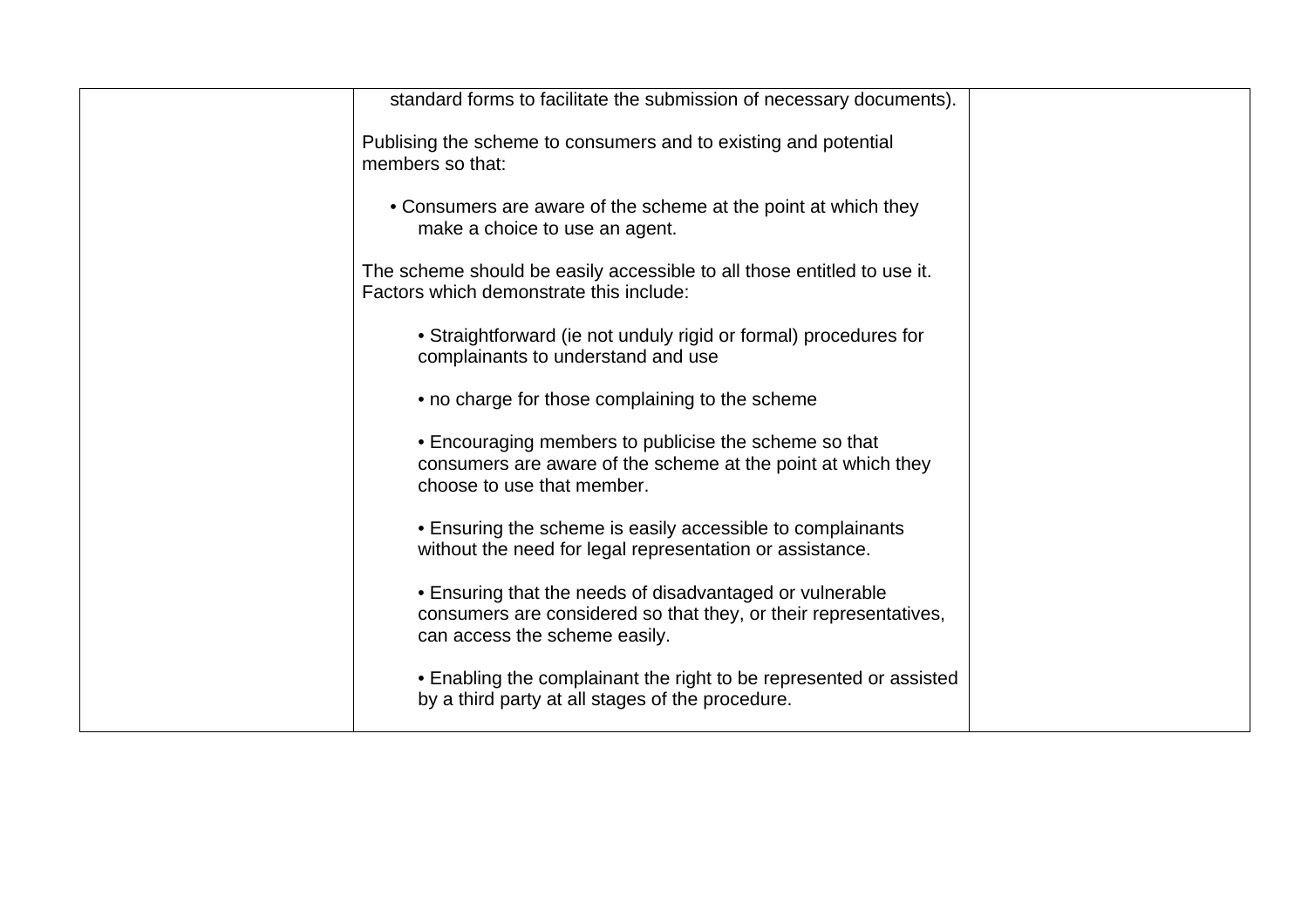**Article 7 of the Order sets out the condition with which scheme administrators must comply.** 

| <b>Matters the Secretary of</b><br>State must have regard to:                                                                                                                   | Factors that would indicate that satisfactory provision has been<br>made                                                                                                                                                                                                                                                                                                                                                                                                                                                                                                                                                                                                                                                                                                                                                                                                                                                                                                                                                                                                                                                                                                                                                 | <b>Recommended Documents</b>                                                                                                                                      |
|---------------------------------------------------------------------------------------------------------------------------------------------------------------------------------|--------------------------------------------------------------------------------------------------------------------------------------------------------------------------------------------------------------------------------------------------------------------------------------------------------------------------------------------------------------------------------------------------------------------------------------------------------------------------------------------------------------------------------------------------------------------------------------------------------------------------------------------------------------------------------------------------------------------------------------------------------------------------------------------------------------------------------------------------------------------------------------------------------------------------------------------------------------------------------------------------------------------------------------------------------------------------------------------------------------------------------------------------------------------------------------------------------------------------|-------------------------------------------------------------------------------------------------------------------------------------------------------------------|
| scheme<br>administrator<br><b>The</b><br>must provide such information<br>as the Secretary of State may<br>reasonably require on the<br>operation of the<br>approved<br>scheme. | Performance indicators on the scheme's operation to be agreed with<br>DCLG.<br>Scheme administrator to provide information on customer satisfaction<br>surveys and performance indicators to DCLG at specified intervals.<br>Scheme administrator must agree to a comprehensive review of the<br>scheme operation after a year of operation.<br>The annual report must contain the following information:<br>The data for 'residential leasehold' and 'lettings' must be kept distinct<br>and clearly identified as such. In addition for each category data for<br>England only must be provided. Data must include at a minimum:<br>• number of complaints,<br>number of complaints that were formally reviewed, closed or<br>where representation was taken,<br>reason complaint referred to scheme, (deadlock, unresolved<br>by in-house complaints after 8 weeks, scheme administrator's<br>discretion)<br>type of complaint by topic (poor service, unfair business<br>practices, fees and charges, security deposits, repairs and<br>maintenance, other, residential leasehold must also include<br>complaints referring to shared area management),<br>person who complained (eg: Tenant, Landlord, Leaseholder, | Publication schedule and<br>detail of what will be<br>published<br>If already operating then<br>customer satisfaction<br>indicators and performance<br>indicators |